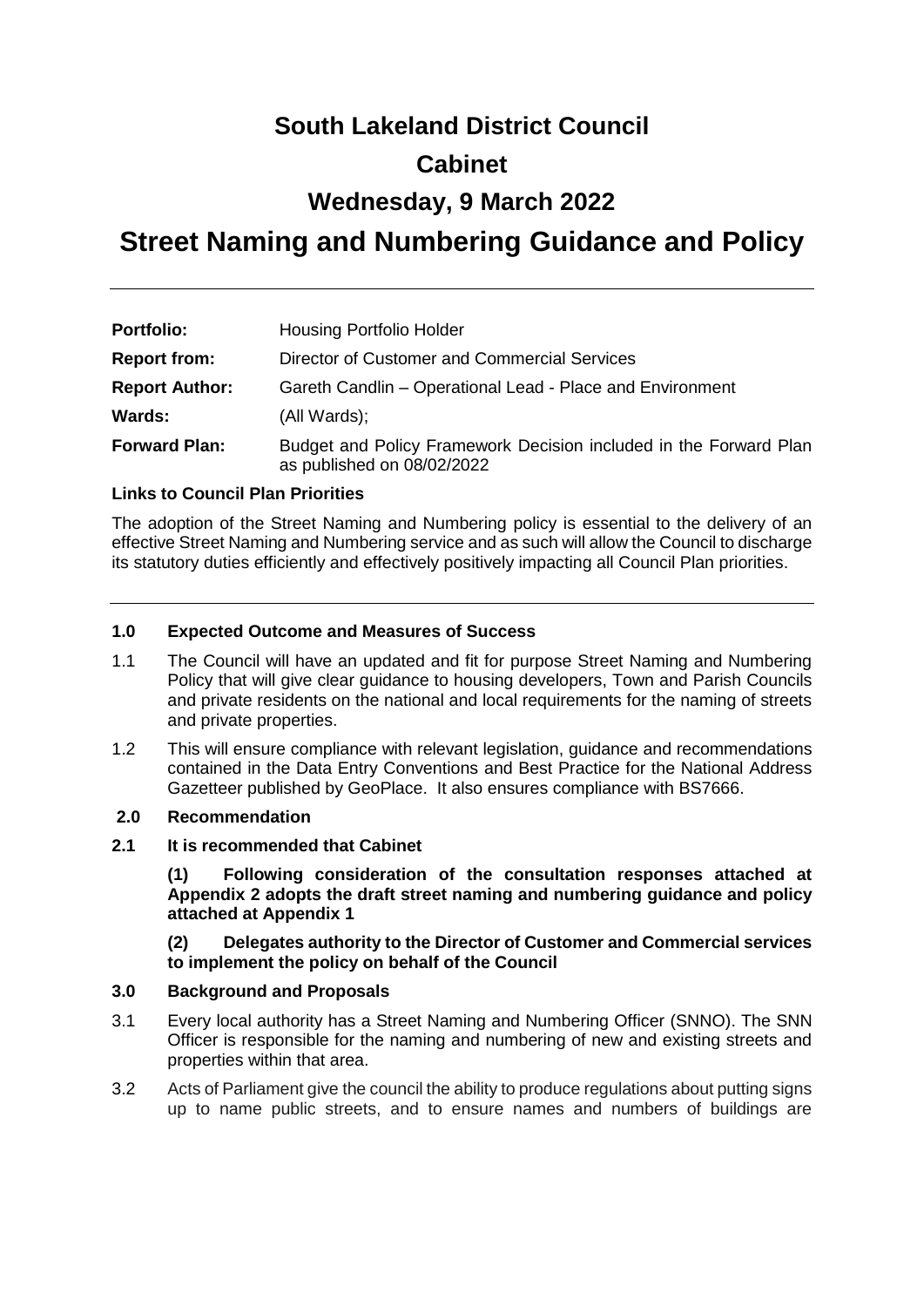displayed properly. They drive the creation of logical and consistent addresses. They ensure that properties can be located quickly in all situations

- 3.3 SNNOs carry out a whole range of duties all designed to enable conformance with street naming and numbering legislation. That includes Sections 64 and 65 of the Towns Improvement Clauses Act 1847 (for numbering of properties and Street naming), Section 21 of the Public Health Act Amendment Act 1907 (for alteration of names of Streets), and Sections 17, 18 and 19 of the Public Health Act of 1925.
- 3.4 The Council does not currently have a Street Naming and Numbering Policy and instead relies upon the national guidance and legislation to guide its decision making. While there is some guidance on the Council website related to this it does not adequately fill the gap of a proper policy.
- 3.5 In order to provide clear and concise framework for making decisions against and to promote transparency in the decision making process a draft street naming and numbering policy has been drafted for consideration by Cabinet for adoption into the budget and policy framework.
- 3.6 The draft policy has been developed using guidance and recommendations contained in the Data Entry Conventions and Best Practice for the National Address Gazetteer published by GeoPlace, and it ensures compliance with British Standard BS7666.

| <b>Appendix No.</b> | <b>Name of Appendix</b>                          |
|---------------------|--------------------------------------------------|
|                     | Draft Street Naming and Numbering Policy         |
|                     | <b>Summary of Consultation Responses</b>         |
| ◠                   | Health and Sustainability Impact Assessment Form |
|                     | <b>Equality Impact Analysis</b>                  |

#### **4.0 Appendices Attached to this Report**

#### **5.0 Consultation**

- 5.1 The draft policy was shared on the consultation portal 'Citizenspace' and advertised on the SNN pages of the Council's website. The draft SNN policy has been consulted on with the following groups:
	- Parish and Town Councils
	- Property developers/house builders
	- Northwest Ambulance Service
	- Fire Service Support
	- Cumbria County Council's Local Area Committee Manager
	- Elected Members
- 5.2 The consultation period ran from  $24<sup>th</sup>$  November to  $7<sup>th</sup>$  February. A summary of the consultation results and amendments can be found in Appendix 2.

#### **6.0 Alternative Options**

6.1 The Council could continue to use the national legislation and good practice guidance to guide its decision making. However this would not be in line with good practice and would not provide a clear and transparent decision making process for users of the service.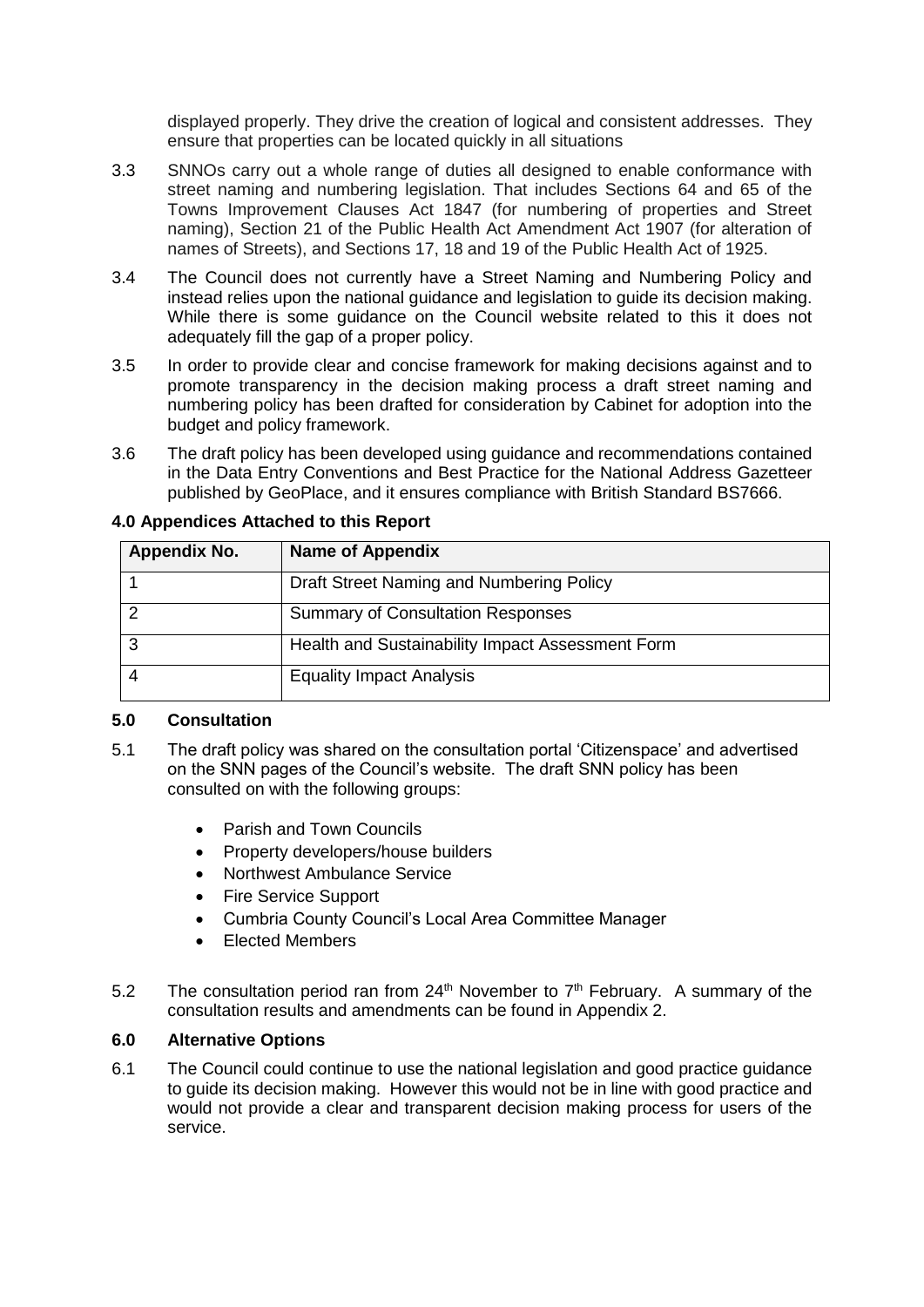#### **7.0 Implications**

#### **Financial, Resources and Procurement**

7.1 The Council already has the resources in place to provide the SNN function. The fees for this service are set through the annual budget setting process and the Council is restricted to recovering only the costs of providing the service.

#### **Human Resources**

7.2 N/A

#### **Legal**

- 7.3 The Policy has been developed in compliance with Sections 64 and 65 of the Towns Improvement Clauses Act 1847 (for numbering of properties and Street naming), Section 21 of the Public Health Act Amendment Act 1907 (for alteration of names of Streets), and Sections 17, 18 and 19 of the Public Health Act of 1925.
- 7.4 It has been developed using guidance and recommendations contained in the Data Entry Conventions and Best Practice for the National Address Gazetteer published by GeoPlace, and it ensures compliance with BS7666.

#### **Health and Sustainability Impact Assessment**

- 7.5 Have you completed a Health and Sustainability Impact Assessment? Yes (attached at Appendix 3)
- 7.6 If you have not completed an Impact Assessment, please explain your reasons: N/A

|                                          |                                                                                      | <b>Positive</b> | <b>Neutral</b> | <b>Negative</b> | <b>Unknown</b> |
|------------------------------------------|--------------------------------------------------------------------------------------|-----------------|----------------|-----------------|----------------|
| <b>Environment</b><br>and Health         | Greenhouse gases<br>emissions                                                        | X               |                |                 |                |
|                                          | <b>Air Quality</b>                                                                   | X               |                |                 |                |
|                                          | <b>Biodiversity</b>                                                                  |                 | X              |                 |                |
|                                          | Impacts of Climate<br>Change                                                         | $\mathsf{X}$    |                |                 |                |
|                                          | Reduced or zero<br>requirement for energy,<br>building space, materials<br>or travel |                 | $\sf X$        |                 |                |
|                                          | <b>Active Travel</b>                                                                 |                 | X              |                 |                |
| <b>Economy and</b><br><b>Culture</b>     | Inclusive and sustainable<br>development                                             |                 | X              |                 |                |
|                                          | Jobs and levels of pay                                                               |                 | $\sf X$        |                 |                |
|                                          | Healthier high streets                                                               |                 | X              |                 |                |
|                                          | Culture, creativity and<br>heritage                                                  |                 | X              |                 |                |
| <b>Housing and</b><br><b>Communities</b> | Standard of housing                                                                  |                 | X              |                 |                |
|                                          | Access to housing                                                                    |                 | $\times$       |                 |                |

7.7 Summary of Health and Sustainability Impacts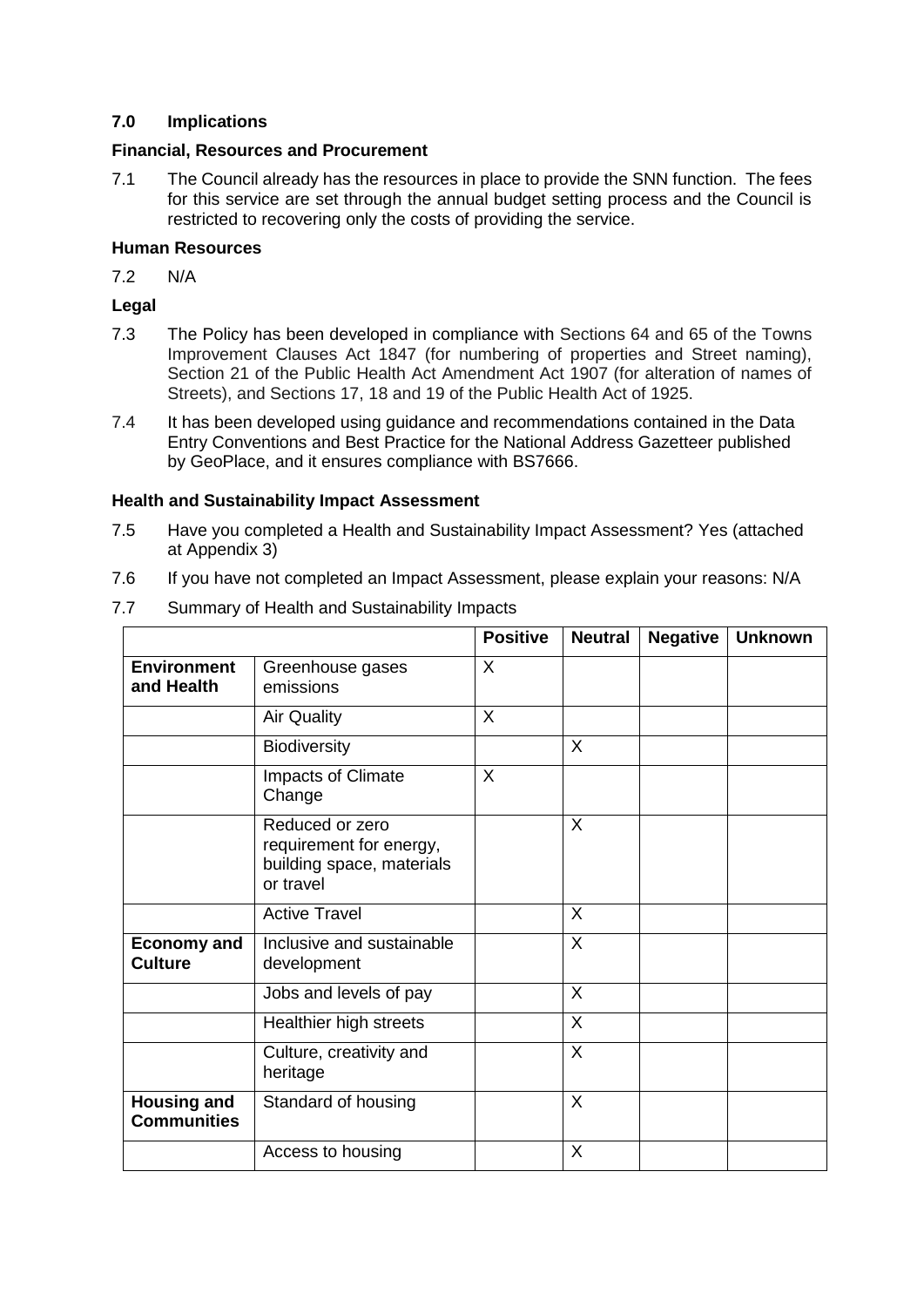| Crime                |         |  |
|----------------------|---------|--|
| Social connectedness | $\cdot$ |  |

#### **Equality and Diversity**

- 7.8 Have you completed an Equality Impact Analysis? Yes (attached at Appendix 4)
- 7.9 If you have not completed an Impact Analysis, please explain your reasons: N/A
- 7.10 Summary of Equality and Diversity impacts

| Please indicate: $P =$ Positive impact; $0 =$ Neutral; N = Negative; Enter "X" |   |   |              |    |   |  |
|--------------------------------------------------------------------------------|---|---|--------------|----|---|--|
| Age                                                                            | P | Х | $\bf{0}$     |    | N |  |
| <b>Disability</b>                                                              | Р | X | $\mathbf{0}$ |    | N |  |
| Gender reassignment (transgender)                                              | Р |   | 0            | X  | N |  |
| Marriage & civil partnership                                                   | Р |   | 0            | X  | N |  |
| <b>Pregnancy &amp; maternity</b>                                               | Р | X | $\bf{0}$     |    | N |  |
| <b>Race/ethnicity</b>                                                          | P |   | 0            | X  | N |  |
| <b>Religion or belief</b>                                                      | P |   | $\mathbf{0}$ | X. | N |  |
| Sex/gender                                                                     | P |   | $\mathbf{0}$ | X. | N |  |
| <b>Sexual orientation</b>                                                      | P |   | $\mathbf{0}$ | X  | N |  |
| <b>Armed forces families</b>                                                   | P |   | $\mathbf{0}$ | X  | N |  |
| <b>Rurality</b>                                                                | Р |   | $\Omega$     | X  | N |  |
| Socio-economic disadvantage                                                    | Р |   | 0            | X  | N |  |

| <b>Risk Management</b>                                                                  | <b>Consequence</b>                                       | <b>Controls required</b>                                                                                                                                                                                                                                                                                          |
|-----------------------------------------------------------------------------------------|----------------------------------------------------------|-------------------------------------------------------------------------------------------------------------------------------------------------------------------------------------------------------------------------------------------------------------------------------------------------------------------|
| Policy<br>best<br>does<br>meet<br>not<br>practice or requirements of the<br>legislation | Policy not enforceable and<br>decision open to challenge | Policy developed in line<br>with relevant legislation,<br>using guidance and<br>recommendations<br>contained in the Data<br><b>Entry Conventions and</b><br>Best Practice for the<br><b>National Address</b><br>Gazetteer published by<br>GeoPlace, and it ensures<br>compliance with British<br>Standard BS7666. |

#### **Contact Officers**

Gareth Candlin, Operational Lead – Place and Environment; [gareth.candlin@southlakeland.gov.uk](mailto:gareth.candlin@southlakeland.gov.uk) tel: 01539 793382

#### **Background Documents Available**

| <b>Name of Background document</b> | Where it is available |
|------------------------------------|-----------------------|
| N/A                                |                       |